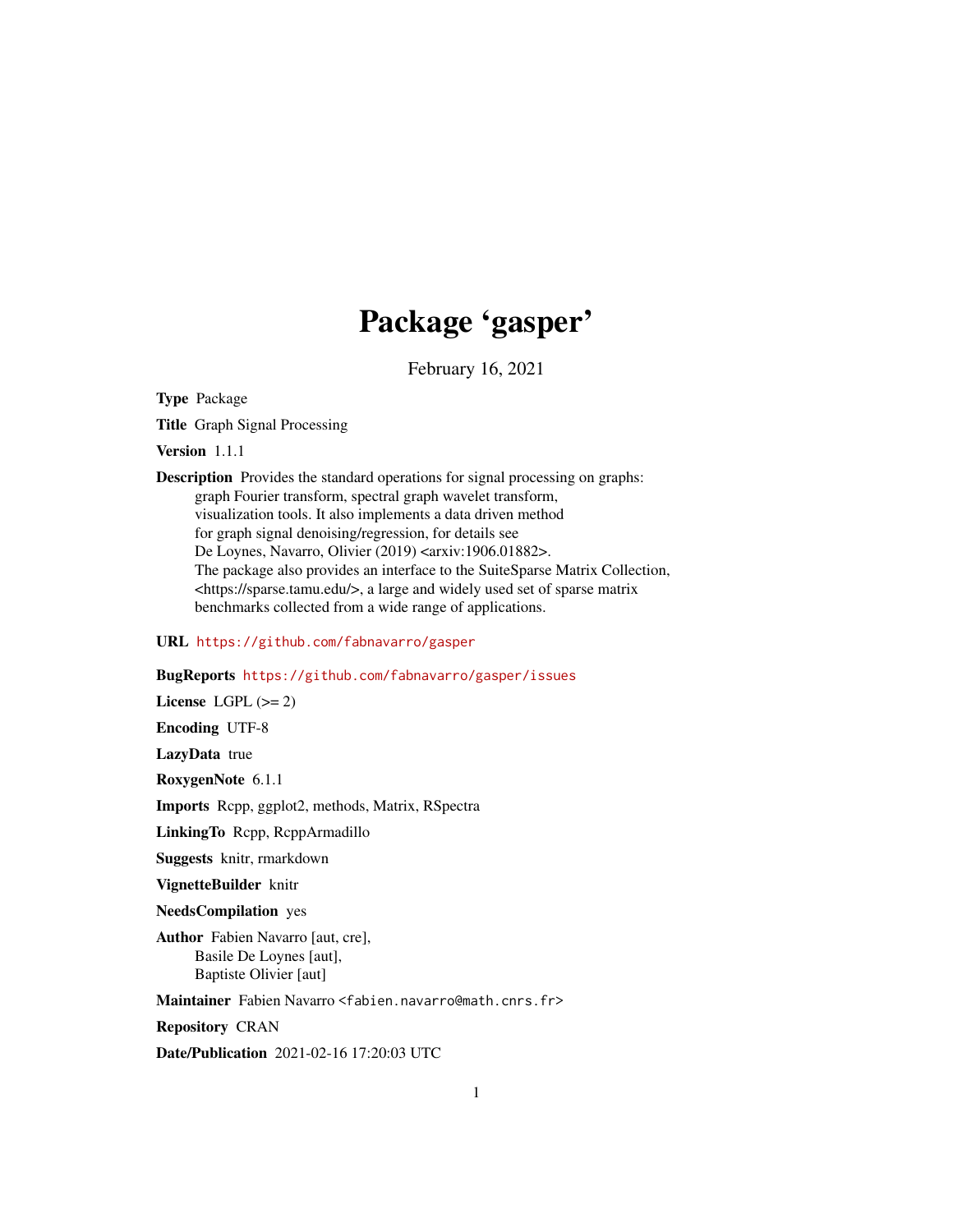## <span id="page-1-0"></span>R topics documented:

|                 |                                                                                                                      | $\overline{2}$ |
|-----------------|----------------------------------------------------------------------------------------------------------------------|----------------|
|                 |                                                                                                                      | 3              |
|                 |                                                                                                                      | $\overline{4}$ |
|                 |                                                                                                                      | $\overline{4}$ |
|                 |                                                                                                                      | 5              |
|                 |                                                                                                                      | 5              |
|                 |                                                                                                                      | 6              |
|                 |                                                                                                                      | 7              |
|                 |                                                                                                                      | 7              |
|                 |                                                                                                                      | 8              |
|                 |                                                                                                                      | 9              |
|                 | inverse sgwt $\dots \dots \dots \dots \dots \dots \dots \dots \dots \dots \dots \dots \dots \dots \dots \dots \dots$ | 10             |
|                 |                                                                                                                      | 11             |
|                 |                                                                                                                      | 11             |
|                 |                                                                                                                      | 12             |
| <b>NYC</b> data |                                                                                                                      | 12             |
|                 |                                                                                                                      | 13             |
|                 |                                                                                                                      | 13             |
|                 |                                                                                                                      | 14             |
|                 |                                                                                                                      | 14             |
|                 |                                                                                                                      | 15             |
|                 |                                                                                                                      | 15             |
|                 |                                                                                                                      | 16             |
|                 |                                                                                                                      | 16             |
| <b>SNR</b>      |                                                                                                                      | 17             |
|                 |                                                                                                                      | 17             |
|                 |                                                                                                                      | 18             |
|                 |                                                                                                                      | 19             |
|                 |                                                                                                                      | 20             |
|                 |                                                                                                                      | 20             |
|                 |                                                                                                                      | 21             |
|                 |                                                                                                                      |                |
|                 |                                                                                                                      | 22             |

**Index** 

<span id="page-1-1"></span>Compute the adjacency matrix of the gaussian weighted graph adjacency\_mat

## Description

Compute the adjacency matrix of the gaussian weighted graph

## **Usage**

```
adjacency_mat(pts, f = function(x) { exp(-x^2/8) }, s = 0)
```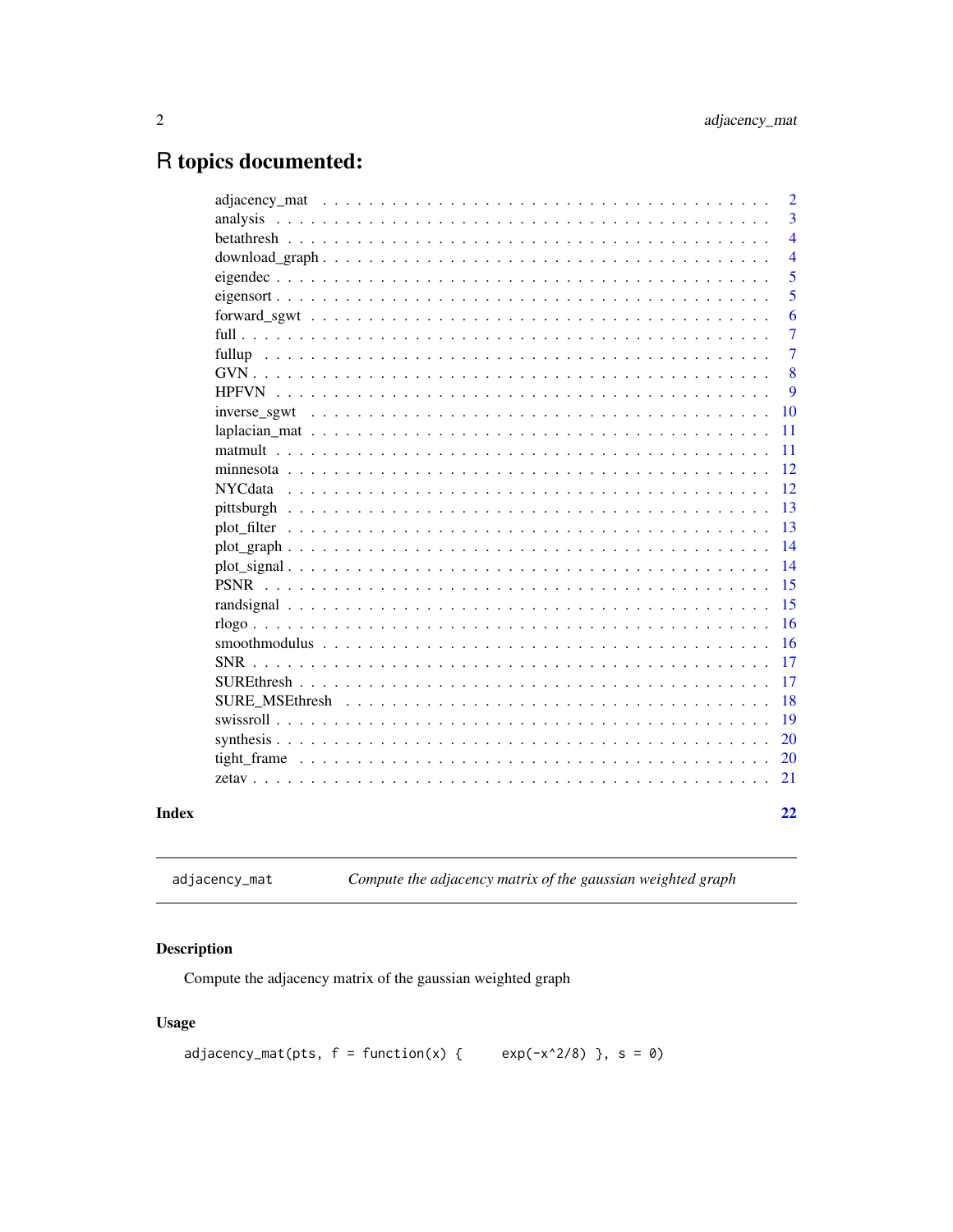#### <span id="page-2-0"></span>analysis 3

## Arguments

| pts | coordinates of N points in $R^3$ .                                  |
|-----|---------------------------------------------------------------------|
|     | is a scalar potential ( $\exp(-x^2/2t^2)$ ) for gaussian potential) |
|     | is a threhold to sparisfy the matrix                                |

## See Also

[laplacian\\_mat](#page-10-1), [swissroll](#page-18-1)

## Examples

```
pts <- swissroll(N=100, seed=0, a=1, b=4)
W <- adjacency_mat(pts)
```
## <span id="page-2-1"></span>analysis *Analysis operator.*

## Description

Compute the analysis operator for coefficient y.

## Usage

analysis(y, tf)

## Arguments

|     | Graph signal to analyze. |
|-----|--------------------------|
| t f | frame coefficients.      |

#### Value

coef Transform coefficients.

#### See Also

[synthesis](#page-19-1), [tight\\_frame](#page-19-2)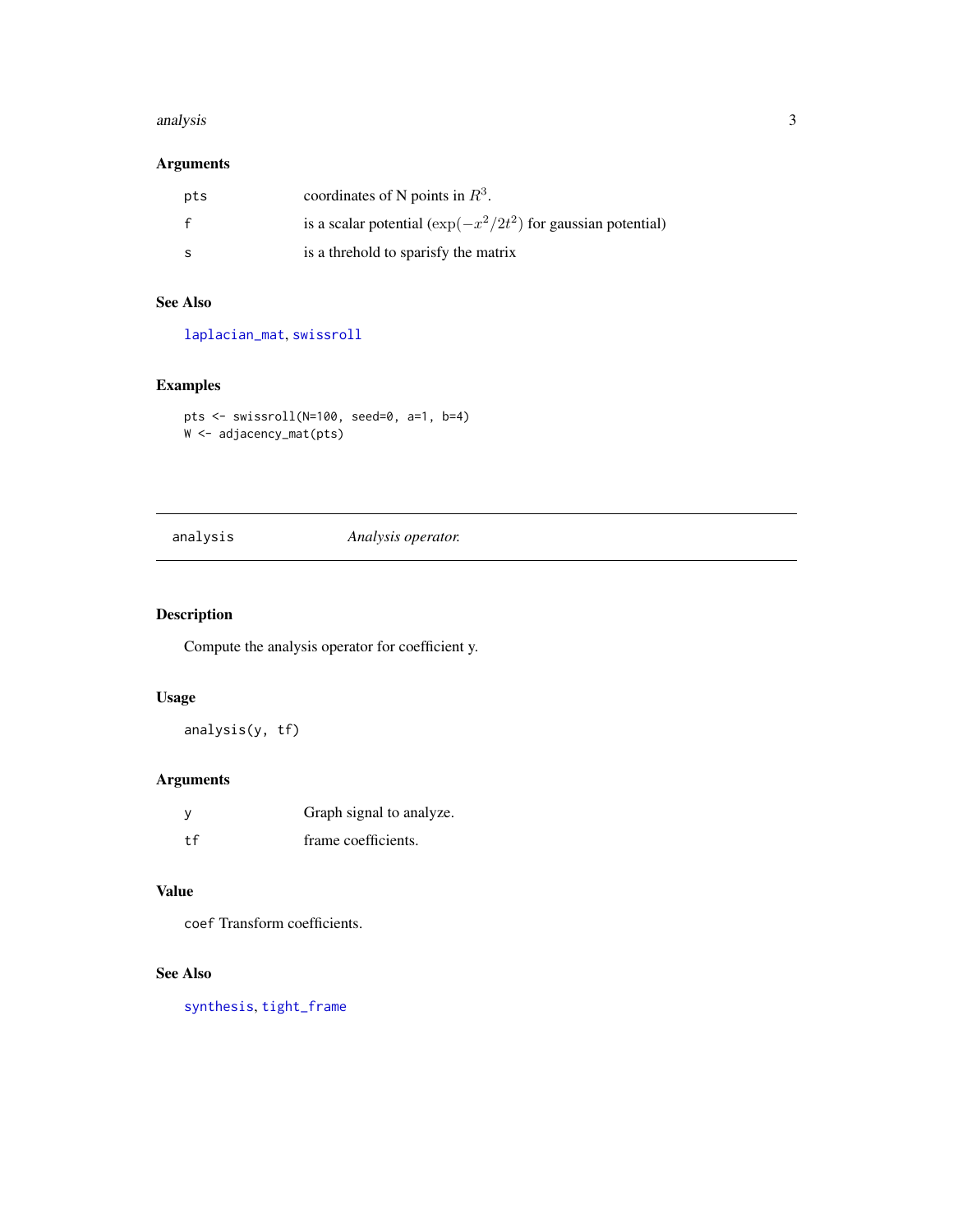<span id="page-3-0"></span>

Apply Beta Threshold.

#### Usage

betathresh(y, t, b)

#### Arguments

|     | Noisy Data.                                |
|-----|--------------------------------------------|
|     | Threshold.                                 |
| - b | Thresholding type $(b=1: soft, b=2: JS)$ . |

## Value

x Filtered result.

| download_graph | Download sparse matrix form the SuiteSparse Matrix Collection. |  |
|----------------|----------------------------------------------------------------|--|
|----------------|----------------------------------------------------------------|--|

## Description

If coordinates are associated with the graphs, they are automatically downloaded and added to the output. See <https://sparse.tamu.edu/> for the list of groups and graph names.

## Usage

download\_graph(matrixname, groupname)

#### Arguments

| matrixname | Name of the graph to download.             |
|------------|--------------------------------------------|
| groupname  | Name of the group that provides the graph. |

#### Value

matrixname a list contening the sparse matrix sA, xy coordinates (if any), dim the number of rows, columns and numerically nonzero elements and info, the path to a plain txt file containing information associated with sA (accessible for example via file.show(matrixname\$info)).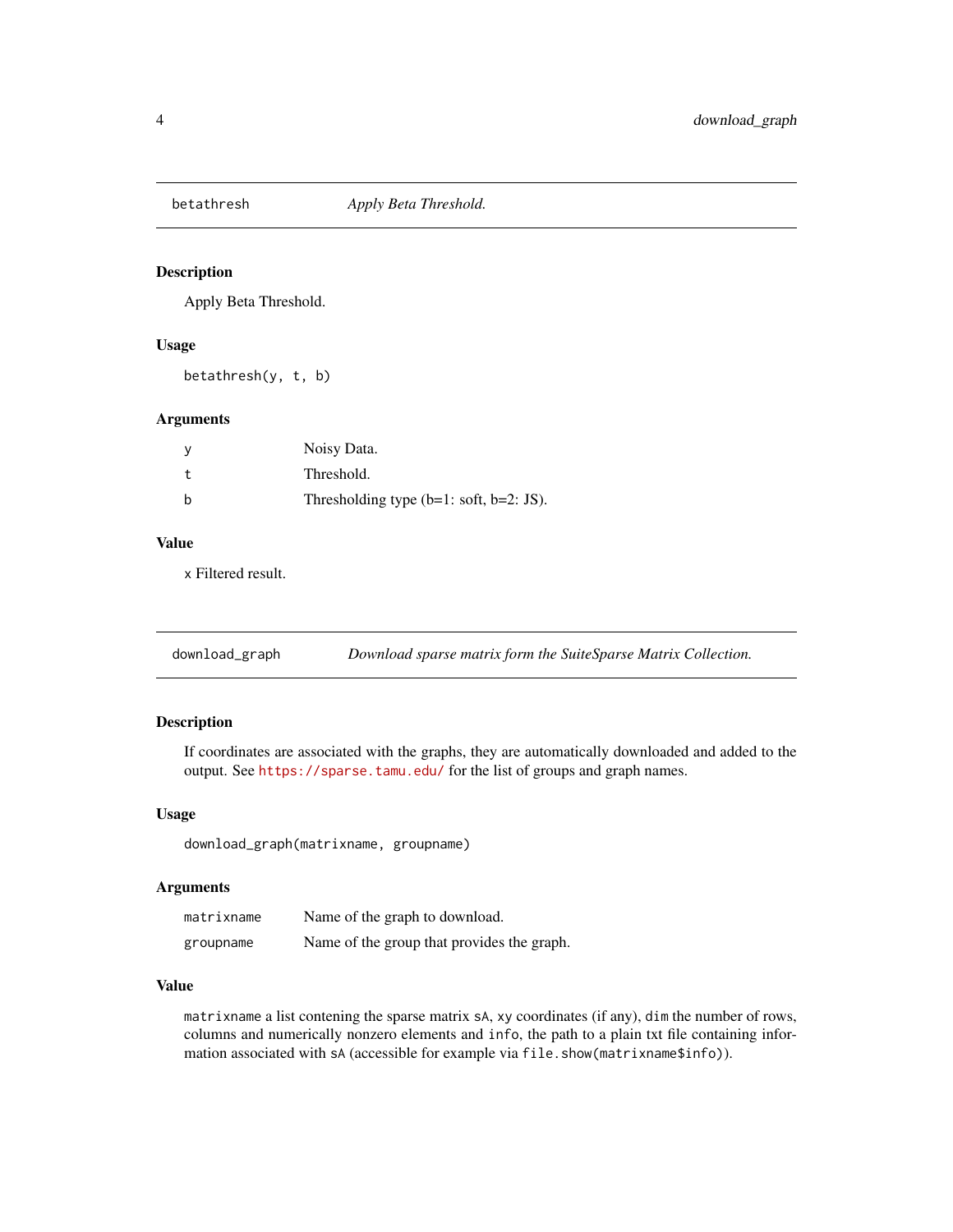#### <span id="page-4-0"></span>eigendec 55 and 55 and 55 and 55 and 55 and 55 and 55 and 55 and 55 and 55 and 55 and 55 and 55 and 55 and 55 and 55 and 55 and 55 and 55 and 55 and 55 and 55 and 55 and 55 and 55 and 55 and 55 and 55 and 55 and 55 and 55

## References

Davis, T. A., & Hu, Y. (2011). The University of Florida sparse matrix collection. ACM Transactions on Mathematical Software (TOMS), 38(1), 1-25.

#### Examples

```
matrixname <- "grid1"
groupname <- "AG-Monien"
download_graph(matrixname,groupname)
file.show(grid1$info)
```
eigendec *Spectral decomposition of a symetric matrix*

#### Description

Eigen decomposition of dense symmetric/hermitian matrix M using divide-and-conquer methods that provides slightly different results than the standard method, but is considerably faster for large matrices.

#### Usage

eigendec(M)

#### Arguments

|           | a matrix.                                    |
|-----------|----------------------------------------------|
| eigensort | Spectral decomposition of a symetric matrix. |
|           |                                              |

## Description

Computes eigenvalues and eigenvectors of matrices (output sorted in increasing order).

## Usage

eigensort(x)

## Arguments

x Symetric matrix (sparse or dense) whose spectral decomposition is to be computed.

## Examples

A <- matrix(1, ncol=2, nrow=2) dec <- eigensort(A)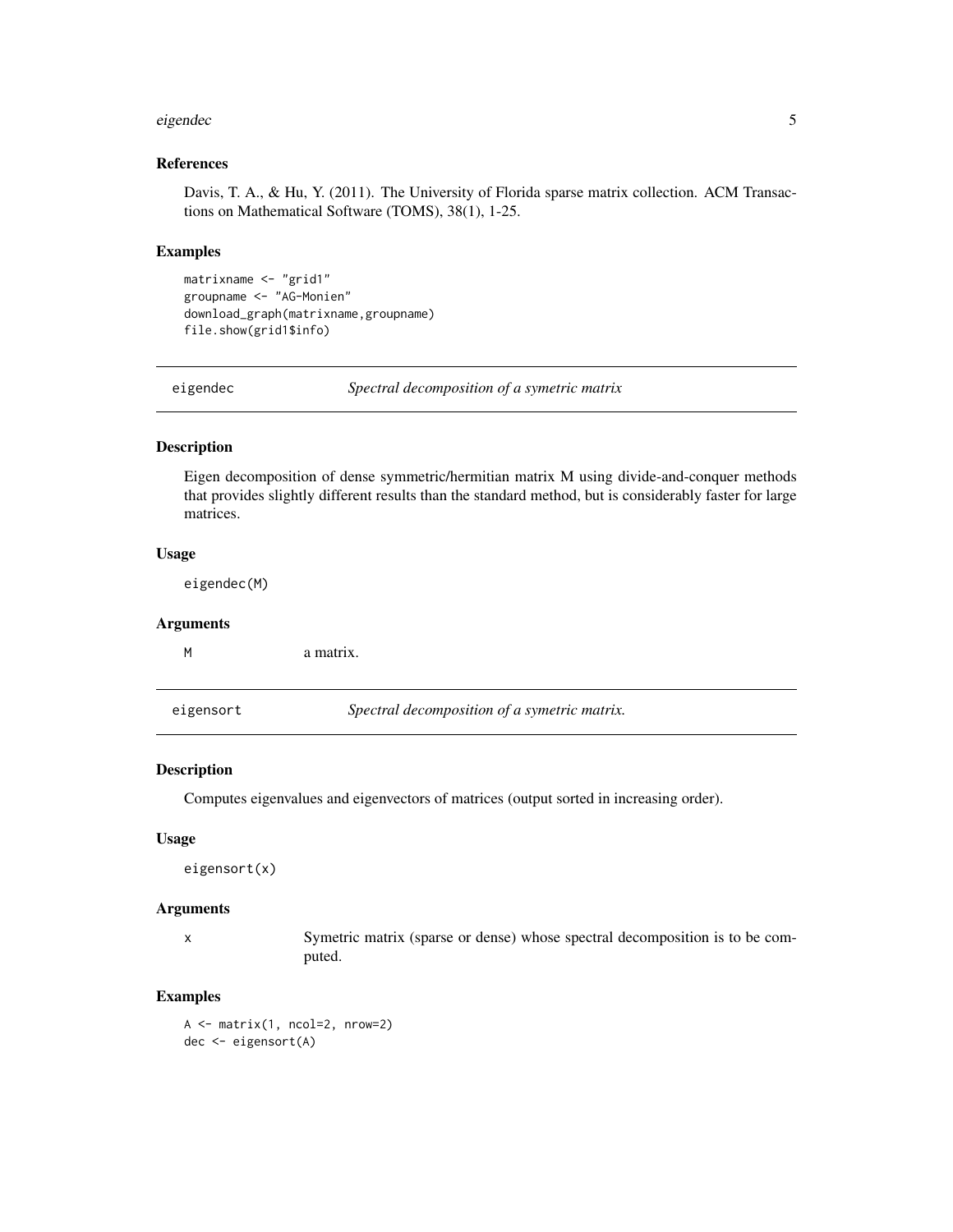<span id="page-5-1"></span><span id="page-5-0"></span>

Compute forward SGWT for signal f (without frame calculation). The calculation corresponds to the frame defined by the 'tight\_frame' function (without explicit calculation of the latter).

## Usage

forward\_sgwt(f, evalues, evectors,  $b = 2$ )

#### Arguments

| $\mathsf{f}$ | Graph signal to analyze.                     |
|--------------|----------------------------------------------|
| evalues      | Eigenvalues of the Laplacian matrix.         |
| evectors     | Eigenvectors of the Laplacian matrix.        |
| b            | Parameter that control the number of scales. |

#### Value

wc wavelet coefficients.

## References

Göbel, F., Blanchard, G., von Luxburg, U. (2018). Construction of tight frames on graphs and application to denoising. In Handbook of Big Data Analytics (pp. 503-522). Springer, Cham.

de Loynes, B., Navarro, F., Olivier, B. (2021). Data-driven thresholding in denoising with Spectral Graph Wavelet Transform. Journal of Computational and Applied Mathematics, Vol. 389.

Hammond, D. K., Vandergheynst, P., & Gribonval, R. (2011). Wavelets on graphs via spectral graph theory. Applied and Computational Harmonic Analysis, 30(2), 129-150.

## See Also

[inverse\\_sgwt](#page-9-1), [tight\\_frame](#page-19-2)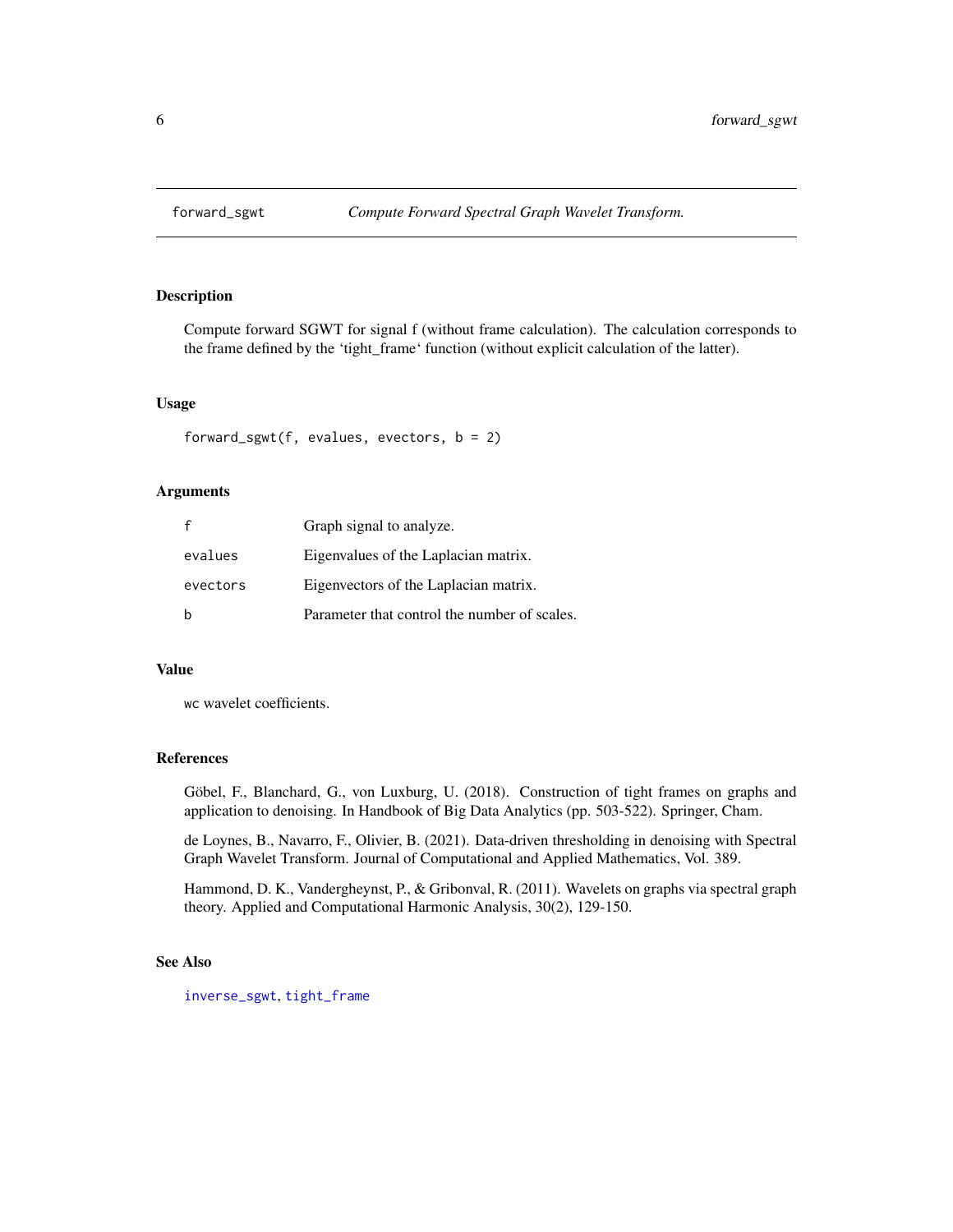<span id="page-6-0"></span>

Convert a symmetric sparse matrix sA to full matrix A.

## Usage

full(sA)

## Arguments

sA Sparse matrix to convert.

#### See Also

[fullup](#page-6-1)

## Examples

sA <- pittsburgh\$sA  $A \leftarrow full(sA)$ 

<span id="page-6-1"></span>fullup *Convert symmetric sparse matrix to full matrix.*

## Description

Convert a symmetric sparse matrix sA stored as upper triangular matrix to full matrix A.

#### Usage

fullup(sA)

#### Arguments

sA Sparse upper triangular matrix to convert.

```
matrixname <- "grid1"
groupname <- "AG-Monien"
download_graph(matrixname,groupname)
A <- fullup(grid1$sA)
```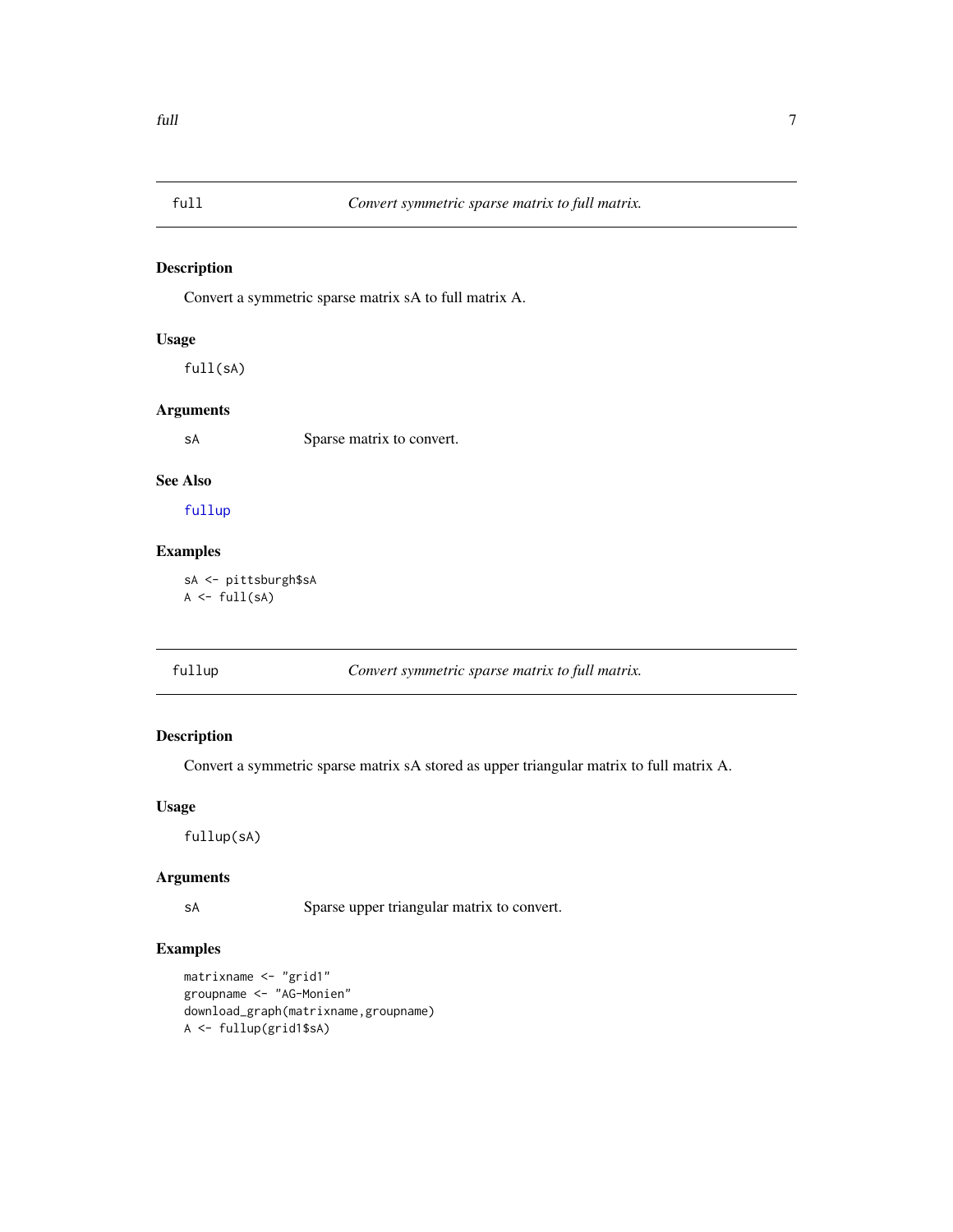<span id="page-7-0"></span>

Graph equivalent of the Von Neummann variance estimator.

#### Usage

GVN(y, A, L)

## Arguments

| y | Noisy data.       |
|---|-------------------|
| A | Adjacency matrix. |
|   | Laplacian matrix. |

## References

von Neumann, J. (1941). Distribution of the ratio of the mean square successive difference to the variance. *Ann. Math. Statistics*, 35(3), 433–451.

de Loynes, B., Navarro, F., Olivier, B. (2021). Data-driven thresholding in denoising with Spectral Graph Wavelet Transform. Journal of Computational and Applied Mathematics, Vol. 389.

```
data(minnesota)
A <- minnesota$A
L <- laplacian_mat(A)
x <- minnesota$xy[ ,1]
n <- length(x)
f \leftarrow \sin(x)sigma <-0.1noise <- rnorm(n, sd = sigma)
y \leftarrow f + noisesigma^2
GVN(y, A, L)
```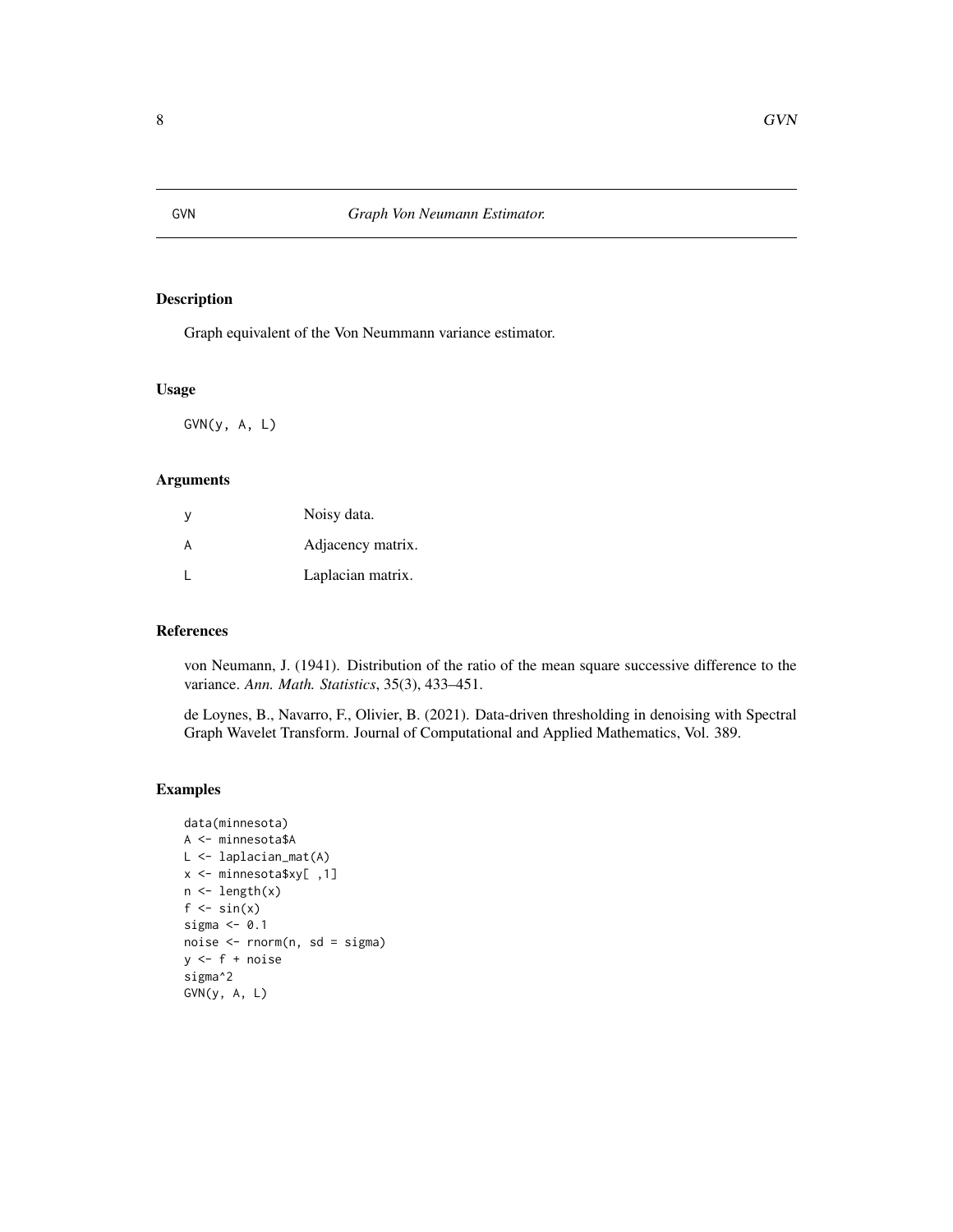<span id="page-8-0"></span>

Graph extension of the Von Neummann variance estimator using finest scale coefficients.

## Usage

HPFVN(wcn, evalues, b)

## Arguments

| wcn     | Noisy wavelet coefficients.                  |
|---------|----------------------------------------------|
| evalues | Laplacian spectrum.                          |
| b       | Parameter that control the number of scales. |

#### References

von Neumann, J. (1941). Distribution of the ratio of the mean square successive difference to the variance. *Ann. Math. Statistics*, 35(3), 433–451.

de Loynes, B., Navarro, F., Olivier, B. (2021). Data-driven thresholding in denoising with Spectral Graph Wavelet Transform. Journal of Computational and Applied Mathematics, Vol. 389.

```
matrixname <- "grid1"
groupname <- "AG-Monien"
graph <- download_graph(matrixname,groupname)
A <- graph$sA
L <- laplacian_mat(A)
n \leq -nrow(L)val1 <- eigensort(L)
evalues <- val1$evalues
evectors <- val1$evectors
lmax <- max(evalues)
f \leftarrow randsignal(eta=0.01,k=5,A=A)
sigma <- 0.1
noise <- rnorm(n, sd = sigma)
y \leftarrow f + noiseb \le -2wcn <- forward_sgwt(y, evalues, evectors, b=b)
HPFVN(wcn, evalues, b)
```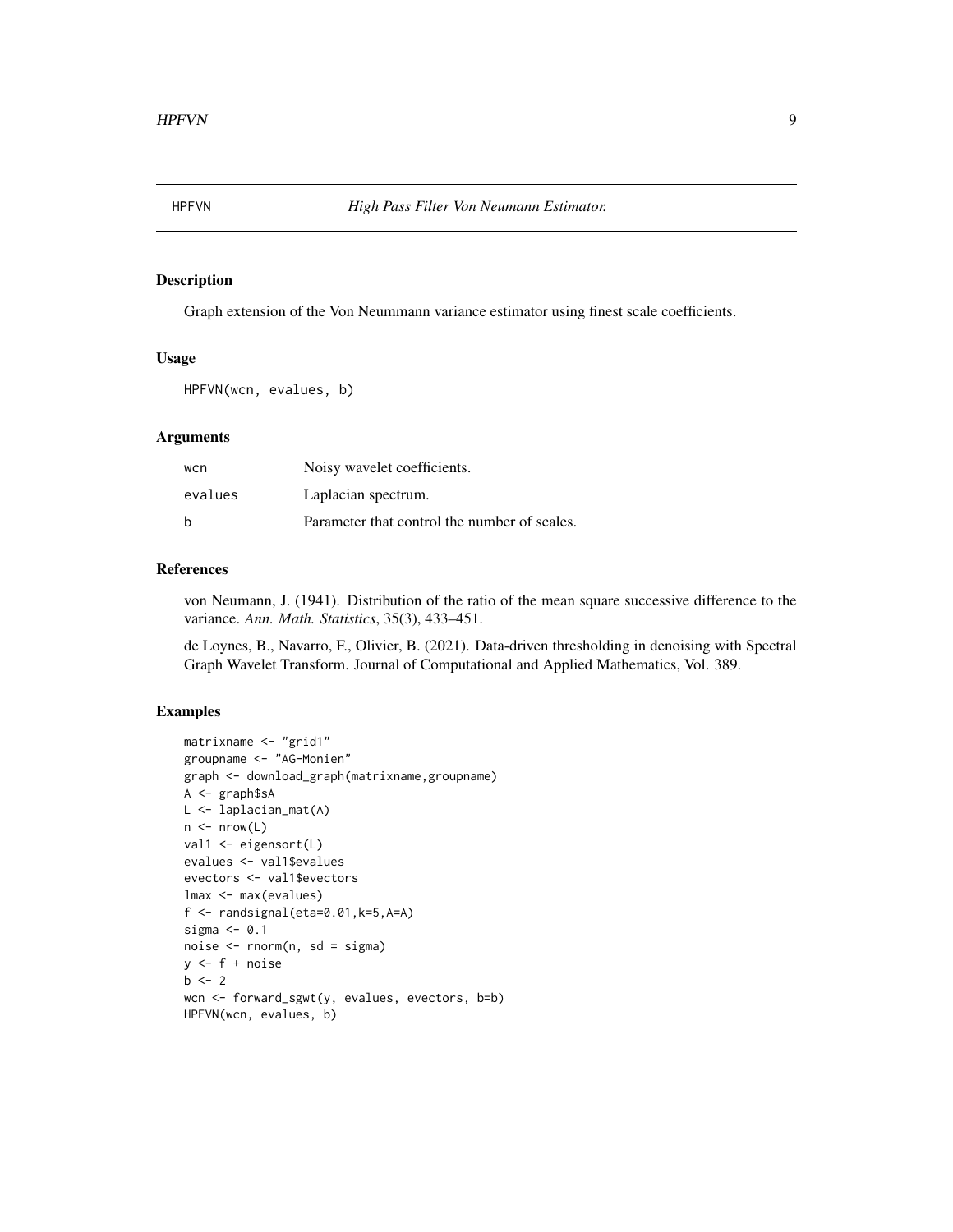<span id="page-9-1"></span><span id="page-9-0"></span>

Compute inverse (adjoint) SGWT for signal f (without frame calculation). The calculation is perform for the frame defined by the 'tight\_frame' function. The tightness of the underlying frame implies that the computation is obtained by simply applying the adjoint linear transformation to the wavelet coefficients.

#### Usage

 $inverse\_sgwt(wc, evaluates, vectors, b = 2)$ 

#### Arguments

| <b>WC</b> | Wavelet coefficients.                        |
|-----------|----------------------------------------------|
| evalues   | Eigenvalues of the Laplacian matrix.         |
| evectors  | Eigenvectors of the Laplacian matrix.        |
|           | Parameter that control the number of scales. |

## Value

f SGWT adjoint applied to wc.

#### References

Göbel, F., Blanchard, G., von Luxburg, U. (2018). Construction of tight frames on graphs and application to denoising. In Handbook of Big Data Analytics (pp. 503-522). Springer, Cham.

de Loynes, B., Navarro, F., Olivier, B. (2021). Data-driven thresholding in denoising with Spectral Graph Wavelet Transform. Journal of Computational and Applied Mathematics, Vol. 389.

Hammond, D. K., Vandergheynst, P., & Gribonval, R. (2011). Wavelets on graphs via spectral graph theory. Applied and Computational Harmonic Analysis, 30(2), 129-150.

#### See Also

[forward\\_sgwt](#page-5-1), [tight\\_frame](#page-19-2)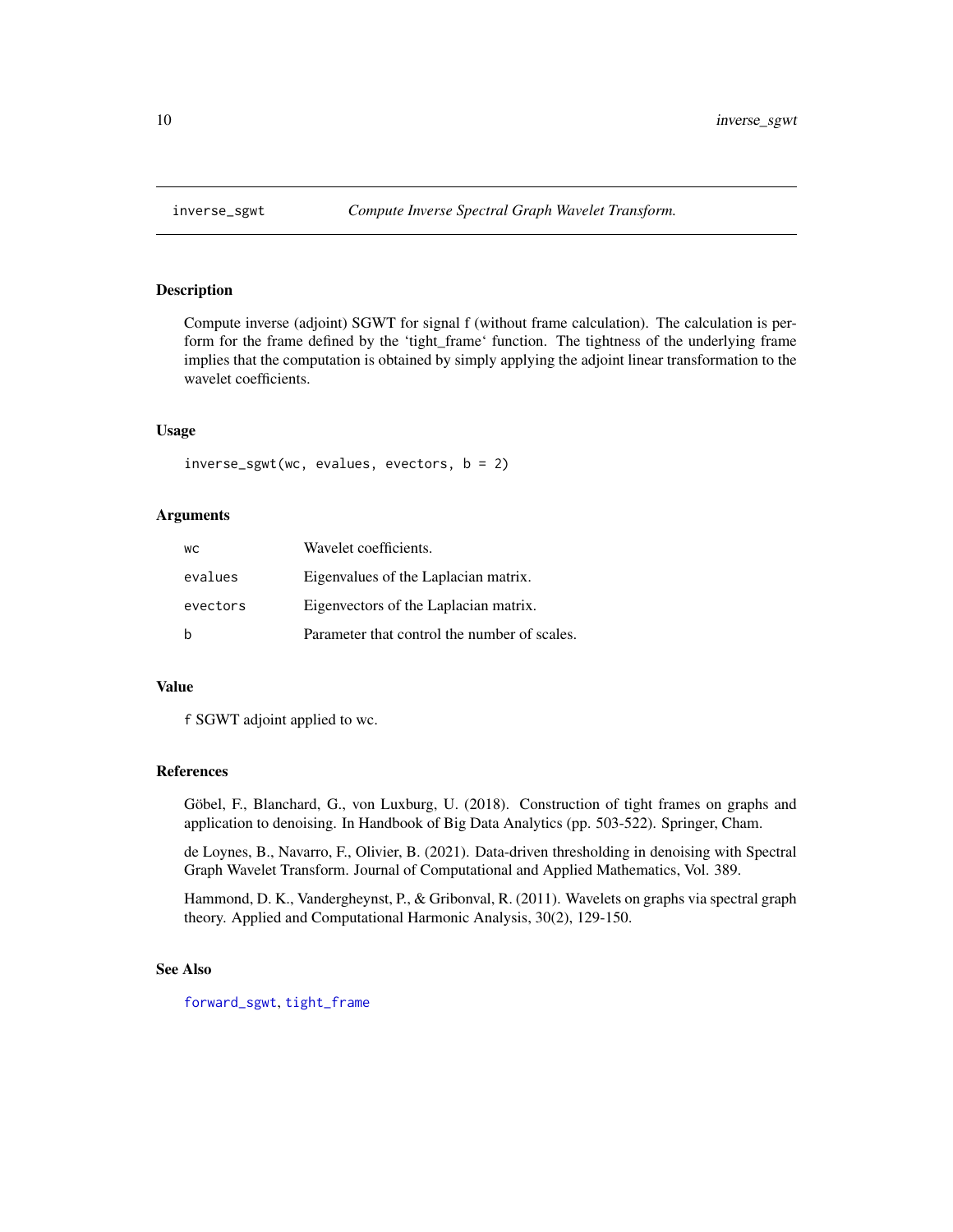<span id="page-10-1"></span><span id="page-10-0"></span>Compute the (unormalized) laplacian matrix from the adjacency matrix.

## Usage

laplacian\_mat(W)

## Arguments

W Adjacency matrix.

## Value

L (unormalized) Laplacian matrix.

matmult *Matrix multiplication*

## Description

Matrix multiplication

## Usage

matmult(A, B)

| A  | a matrix. |
|----|-----------|
| -R | a matrix. |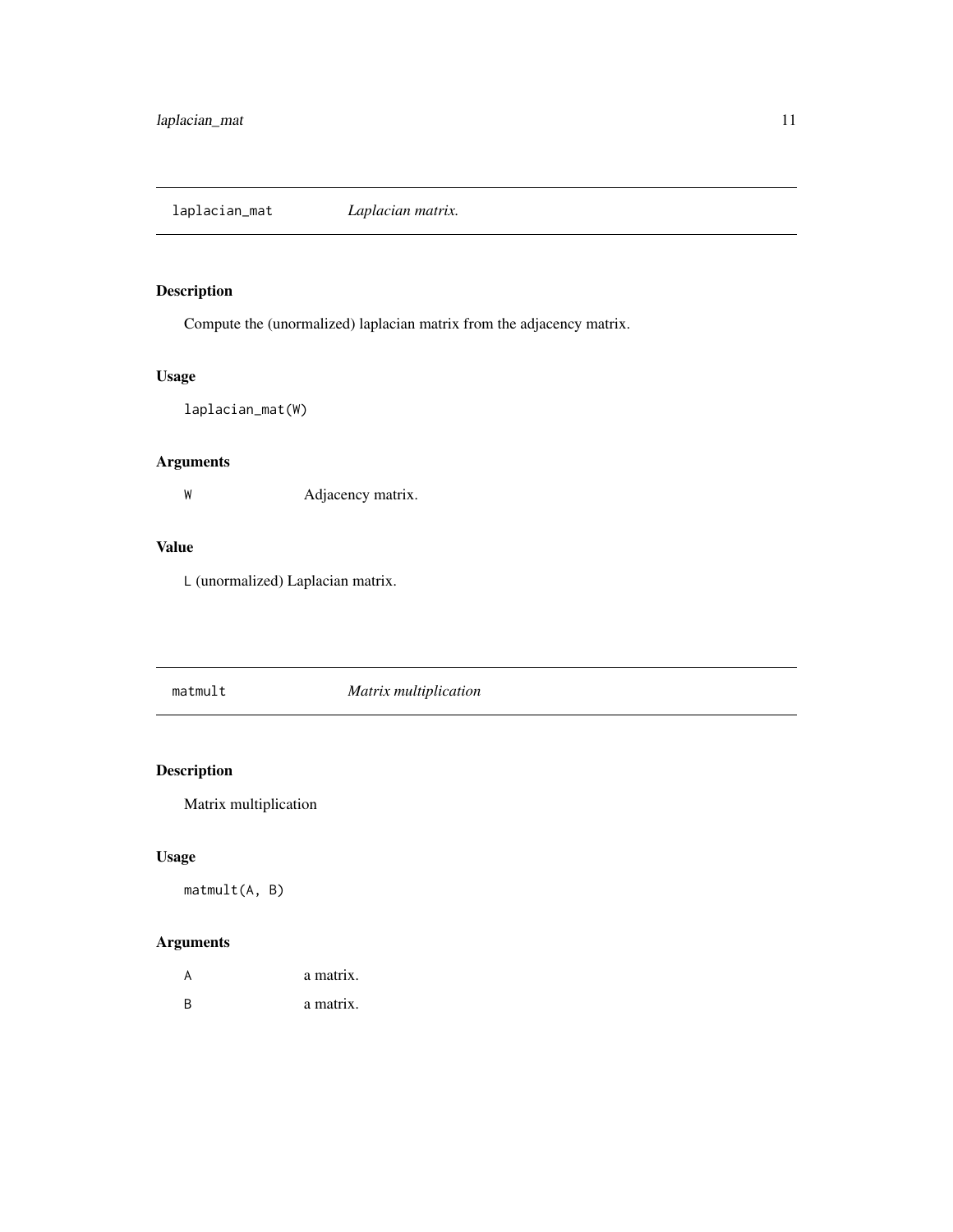<span id="page-11-0"></span>

A dataset containing the minnesota road network (as well as the two signals).

#### Usage

minnesota

#### Format

list of 6 elements

xy coordinates A adjacency matrix sA sparse version of A f1 eta= $0.01$  and k= $2$ f2  $eta = 0.001$  and  $k=4$ labels labels

#### Source

D. Gleich. The MatlabBGL Matlab library. [https://www.cs.purdue.edu/homes/dgleich/packa](https://www.cs.purdue.edu/homes/dgleich/packages/matlab_bgl/index.html)ges/ [matlab\\_bgl/index.html](https://www.cs.purdue.edu/homes/dgleich/packages/matlab_bgl/index.html).

NYCdata *NYC network.*

## Description

A dataset containing the NYC network.

#### Usage

NYCdata

#### Format

list of 2 elements

A NYC adjacency matrix (built using exponential weights between two nodes).

f median price observed from miles travelled to the given drop off point.

#### Source

[https://s3.amazonaws.com/nyc-tlc/trip+data/yellow\\_tripdata\\_2018-01.csv](https://s3.amazonaws.com/nyc-tlc/trip+data/yellow_tripdata_2018-01.csv).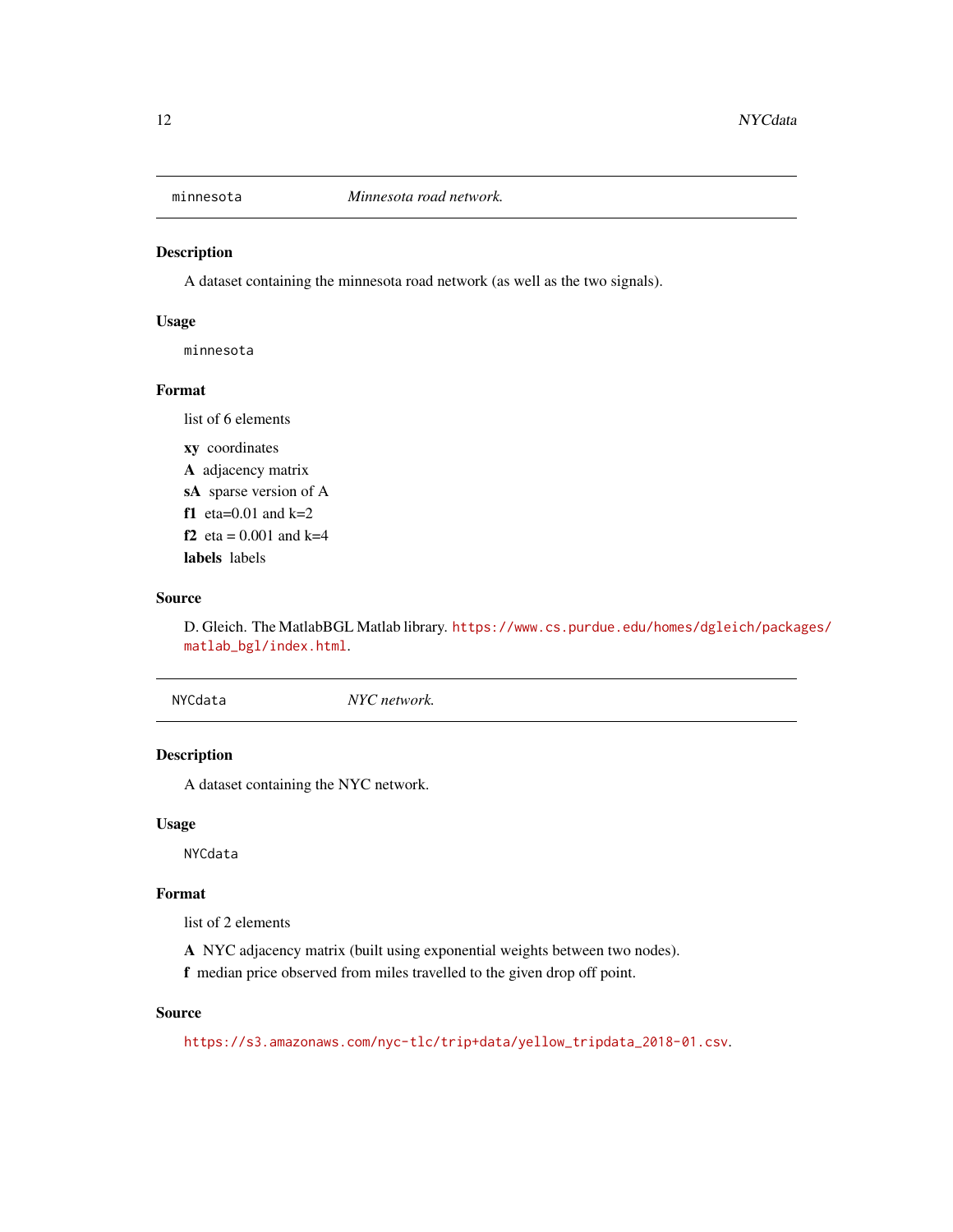<span id="page-12-0"></span>

A dataset containing the pittsubrgh network.

#### Usage

pittsburgh

#### Format

list of 7 elements

A pittsburgh adjacency matrix

sA pittsburgh sparse adjacency matrix

xy coordinates

f signal used in Trend filtering on graphs

y noisy signal used in Trend filtering on graph

f1 eta=0.01, k=5

geo geometry

#### Source

The sources come from different codes provided by Yu-Xiang Wang (UC Santa Barbara) and are associated with the article: "Trend Filtering on Graphs, JMLR, 2016". [https://sites.cs.ucsb.](https://sites.cs.ucsb.edu/~yuxiangw/resources.html) [edu/~yuxiangw/resources.html](https://sites.cs.ucsb.edu/~yuxiangw/resources.html).

plot\_filter *Plot tight-frame filters.*

## Description

Plot tight-frame kernels/filters.

#### Usage

plot\_filter(lmax, b, N = 1000)

| lmax | Largest eigenvalues of the Laplacian matrix.            |
|------|---------------------------------------------------------|
| b    | Parameter that control the number of scales.            |
| -N   | Number of discretization points (by default $N=1000$ ). |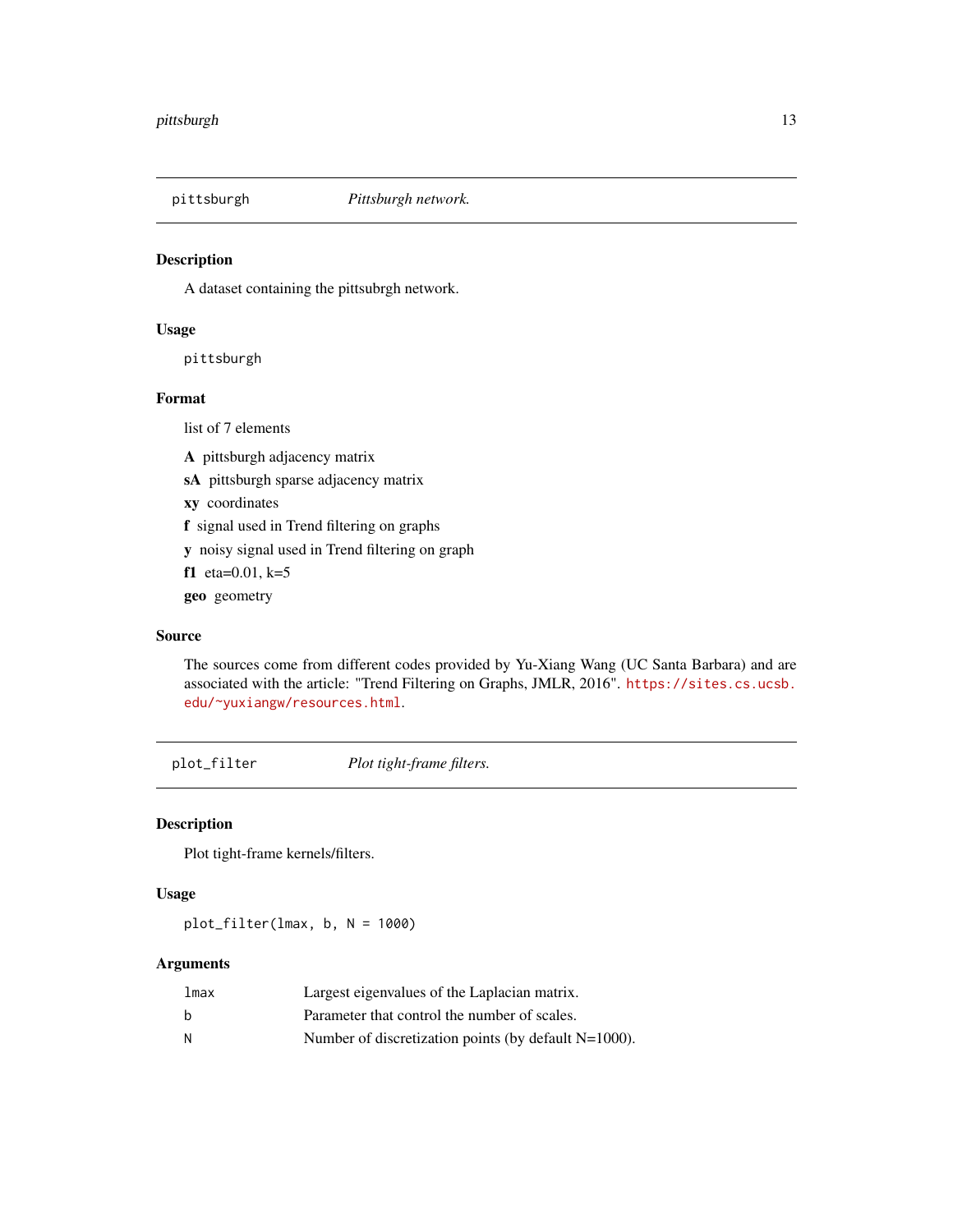<span id="page-13-0"></span>plot\_graph *Graph plot*

## Description

Graph plot

## Usage

 $plot\_graph(z, size = 0.75)$ 

## Arguments

| z    | Graph data. |
|------|-------------|
| size | Dot size.   |

## Examples

plot\_graph(minnesota)

plot\_signal *Plot a signal on top of a given graph*

## Description

Plot a signal on top of a given graph

## Usage

 $plot\_signal(z, f, size = 0.75, limits = range(f))$ 

## Arguments

| $\overline{z}$ | Graph data.          |
|----------------|----------------------|
| $\mathsf{f}$   | Signal to plot.      |
| size           | Dot size.            |
| limits         | Set colormap limits. |

## Examples

 $f \leftarrow \text{norm}(2642)$ plot\_signal(minnesota, f)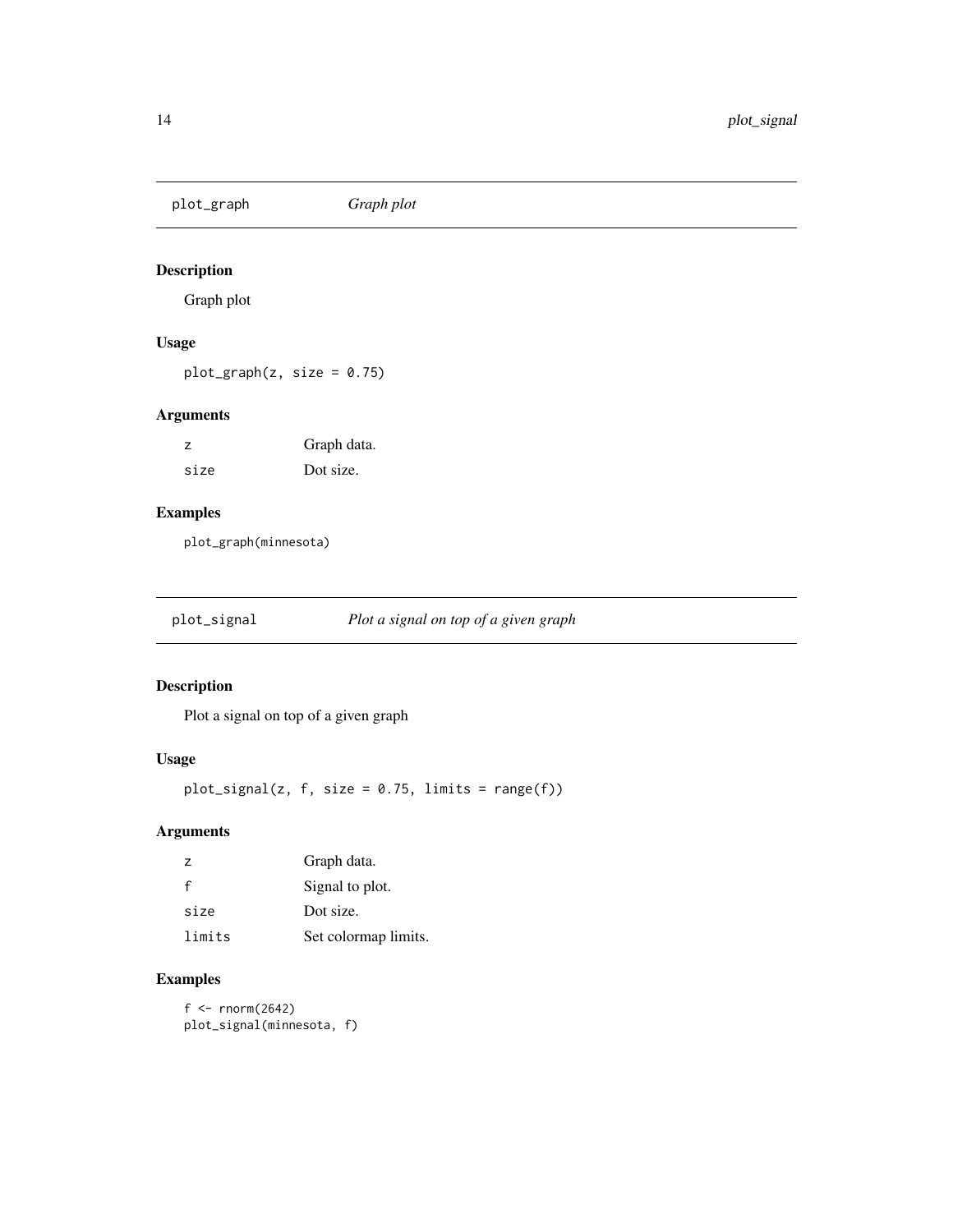<span id="page-14-0"></span>

Compute the Peack Signal to Noise Ratio, defined by:

 $PSNR(x, y) = 10 \log_{10}(\max(\max(x), \max(y))^2/|x - y|^2)$ 

#### Usage

PSNR(x, y)

#### Arguments

|   | Original reference signal/image. |
|---|----------------------------------|
| у | Restored or noisy signal/image.  |

## Value

Peak Signal to Noise ratio.

## Examples

x <- cos(seq(0, 10, length=100)) y <- x + rnorm(100, sd=0.5) PSNR(x, y)

randsignal *Generate random signal with varying regularity.*

## Description

Generate  $f = A^k x_\eta / r^k$ , with A the adjacency matrix and  $x_\eta$  realization of Bernoulli random variables of parameter  $\eta$  and  $r$  the largest eigenvalue (in magnitude). The generation is carried out in sparse matrices in order to scale up.

#### Usage

randsignal(eta, k, A, r)

| eta | Smoothness parameter.                                                          |
|-----|--------------------------------------------------------------------------------|
| k   | Smoothness parameter.                                                          |
| A   | Adjacency matrix.                                                              |
|     | Optional argument corresponding to the largest eigenvalue of A (in magnitude). |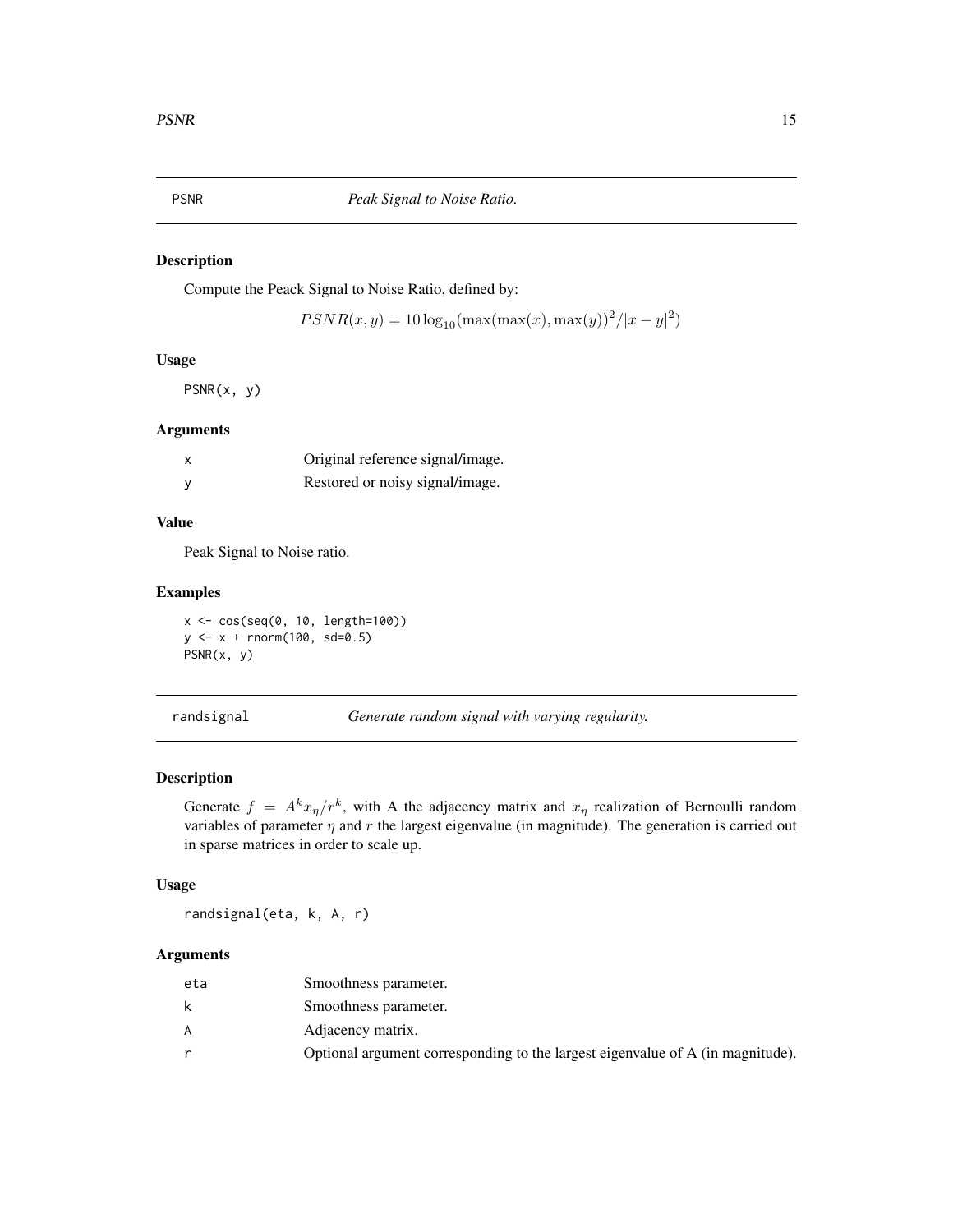## <span id="page-15-0"></span>Value

f output signal.

| rlogo | R logo graph. |
|-------|---------------|
|       |               |

Description

A dataset containing a graph based on the R logo.

## Usage

rlogo

## Format

list of 2 elements

- xy coordinates
- sA adjacency matrix

smoothmodulus *Modulus of smoothness.*

## Description

Compute the modulus of smoothness of a graph signal.

## Usage

smoothmodulus(f, A, L)

## Arguments

|   | Signal.                             |
|---|-------------------------------------|
| A | Adjacency matrix (sparse or dense). |
|   | Laplacian matrix (sparse or dense). |

```
data(minnesota)
A <- minnesota$A
L <- laplacian_mat(A)
x <- minnesota$xy[ ,1]
f \leftarrow \sin(x)smoothmodulus(f, A, L)
```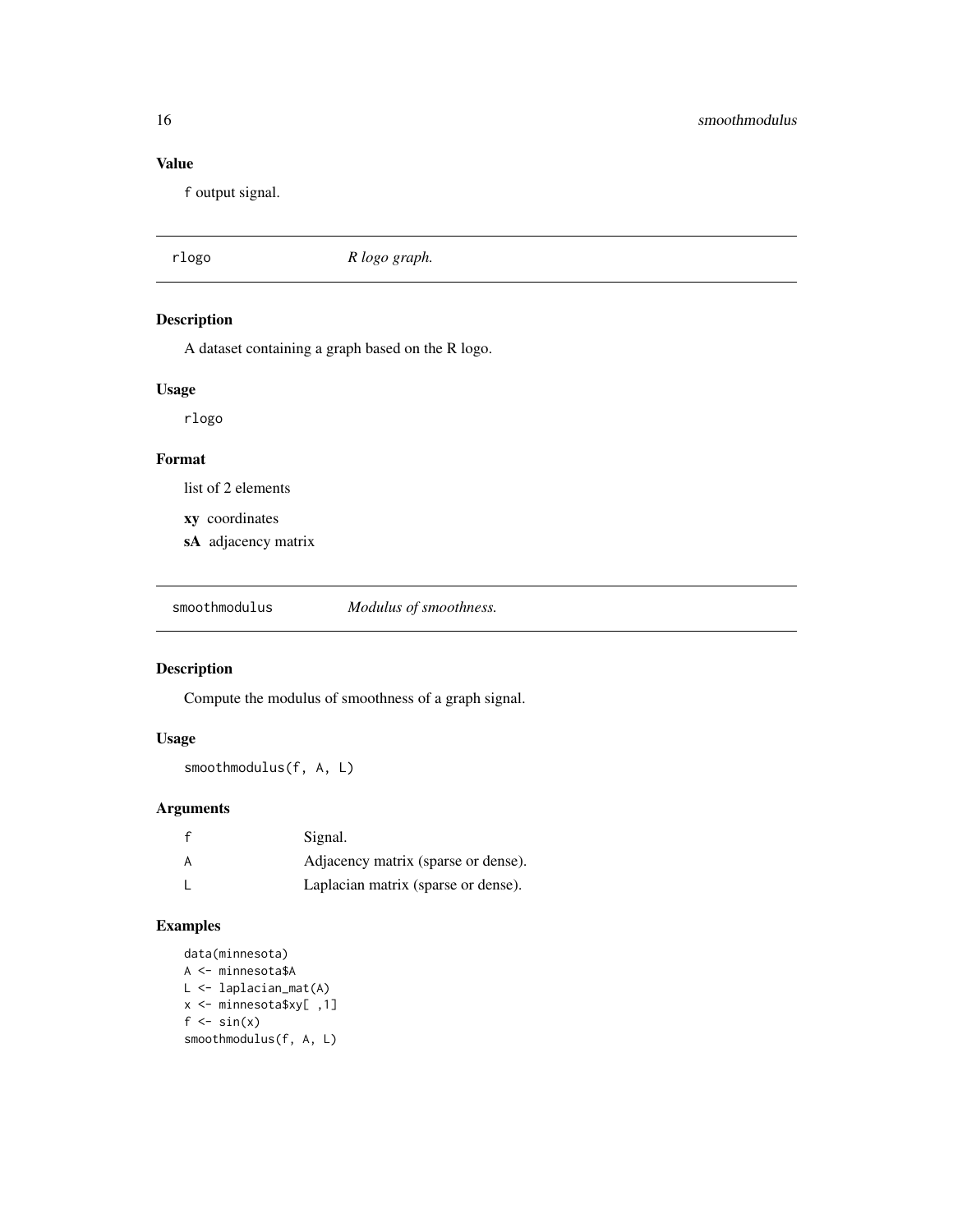<span id="page-16-0"></span>

Signal to Noise Ratio.

#### Usage

 $SNR(x, y)$ 

## Arguments

| X | Original reference signal. |
|---|----------------------------|
| y | Restored or noisy signal.  |

## Value

Signal to Noise ratio.

## Examples

```
x <- cos(seq(0, 10, length=100))
y <- x + rnorm(100, sd=0.5)
SNR(x, y)
```
SUREthresh *Stein's Unbiased Risk Estimate.*

## Description

Adaptive Threshold Selection Using Principle of SURE (The irreductible variance term is not included, it does not change the position of the minimum).

## Usage

```
SUREthresh(wcn, tresh, diagWWt, b, sigma, hatsigma, policy,
 keepwc = TRUE)
```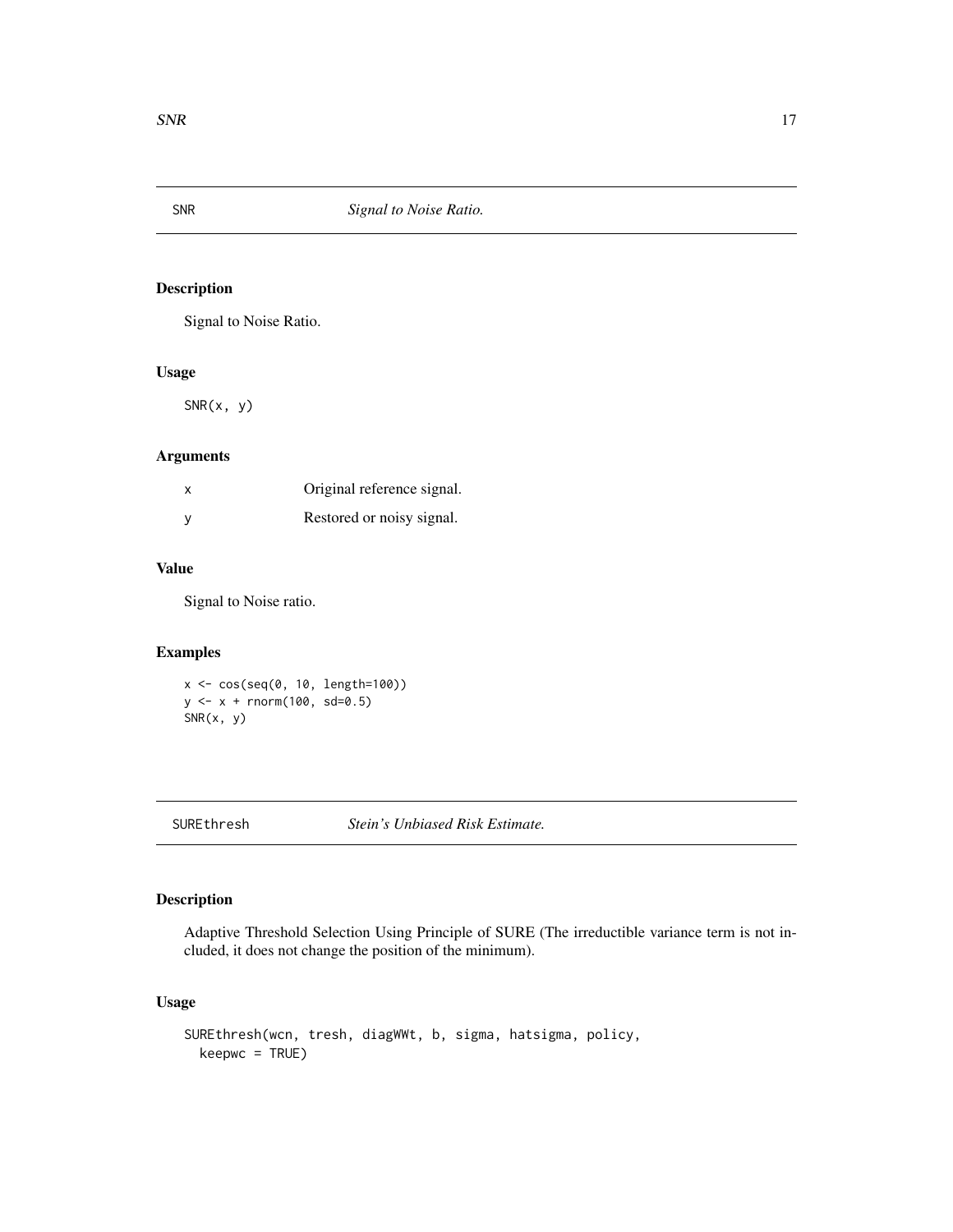## Arguments

| wcn      | Noisy wavelet coefficents.                                                                        |
|----------|---------------------------------------------------------------------------------------------------|
| tresh    | Threshold values.                                                                                 |
| diagWWt  | Weights.                                                                                          |
| b        | Thresholding type $(b=1: soft, b=2: JS)$ .                                                        |
| sigma    | Sd of the noise.                                                                                  |
| hatsigma | Estimator of the sd (if any).                                                                     |
| policy   | Dependent or uniform.                                                                             |
| keepwc   | Boolean allowing to export the coefficients of the frame after thresholding (TRUE<br>by default). |

## Value

res a dataframe contening SURE, hatSURE and their respective minima.

## References

de Loynes, B., Navarro, F., Olivier, B. (2021). Data-driven thresholding in denoising with Spectral Graph Wavelet Transform. Journal of Computational and Applied Mathematics, Vol. 389.

SURE\_MSEthresh *Stein's Unbiased Risk Estimate.*

## Description

Adaptive Threshold Selection Using Principle of SURE (The irreductible variance term is not included, it does not change the position of the minimum).

## Usage

```
SURE_MSEthresh(wcn, wcf, tresh, diagWWt, b, sigma, hatsigma, policy,
 keepwc = TRUE)
```

| wcn      | Noisy wavelet coefficents.                                                                        |
|----------|---------------------------------------------------------------------------------------------------|
| wcf      | True wavelet coefficients.                                                                        |
| tresh    | Threshold values.                                                                                 |
| diagWWt  | Weights.                                                                                          |
| b        | Thresholding type $(b=1: soft, b=2: JS)$ .                                                        |
| sigma    | Sd of the noise.                                                                                  |
| hatsigma | Estimator of the sd (if any).                                                                     |
| policy   | Dependent or uniform.                                                                             |
| keepwc   | Boolean allowing to export the coefficients of the frame after thresholding (TRUE<br>by default). |

<span id="page-17-0"></span>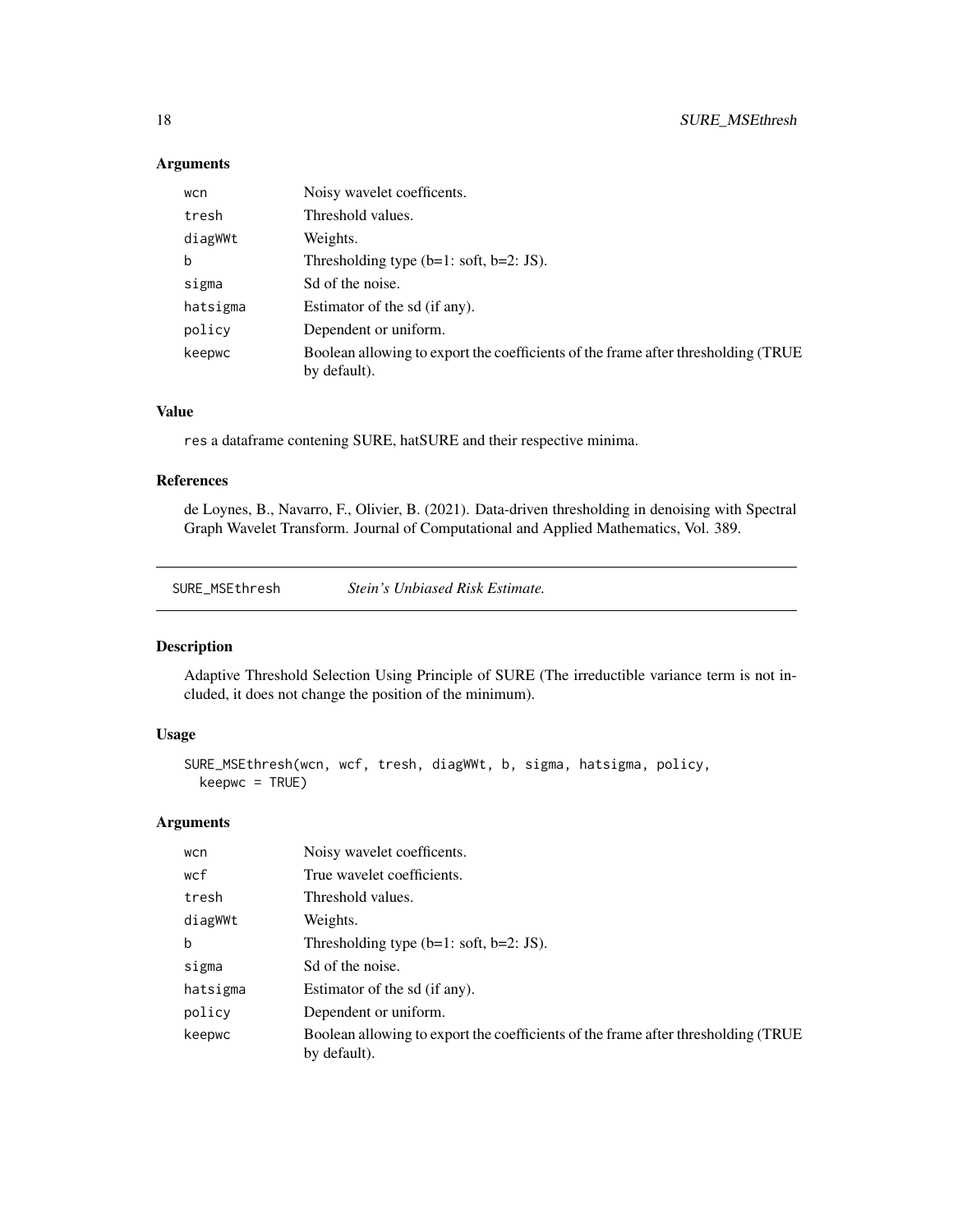#### <span id="page-18-0"></span>swissroll and the state of the state of the state of the state of the state of the state of the state of the state of the state of the state of the state of the state of the state of the state of the state of the state of

## Details

Note: - the calculation of the MSE is also included for comparison purpose.

## Value

res a dataframe contening MSE, SURE, hatSURE and their respective minima

## References

de Loynes, B., Navarro, F., Olivier, B. (2021). Data-driven thresholding in denoising with Spectral Graph Wavelet Transform. Journal of Computational and Applied Mathematics, Vol. 389.

<span id="page-18-1"></span>swissroll *Swiss roll graph generation*

## Description

Map the square  $[0, 1]^2$  in swiss roll for all  $x, y$  in  $[0, 1]^2$ , set

$$
Sx = \pi \sqrt{(b^2 - a^2)x + a^2}
$$

$$
Sy = \pi (b^2 - a^2)y/2
$$

#### Usage

swissroll(N =  $500$ , seed = NULL, a = 1, b = 4)

#### Arguments

| N    | Number of points drawn.                                       |
|------|---------------------------------------------------------------|
| seed | Optionally specify a RNG seed (for reproducible experiments). |
| a.b  | Shape parameters.                                             |

## Value

N x 3 array for 3d points.

## See Also

[adjacency\\_mat](#page-1-1)

```
pts <- swissroll(N=500, seed=0, a=1, b=4)
```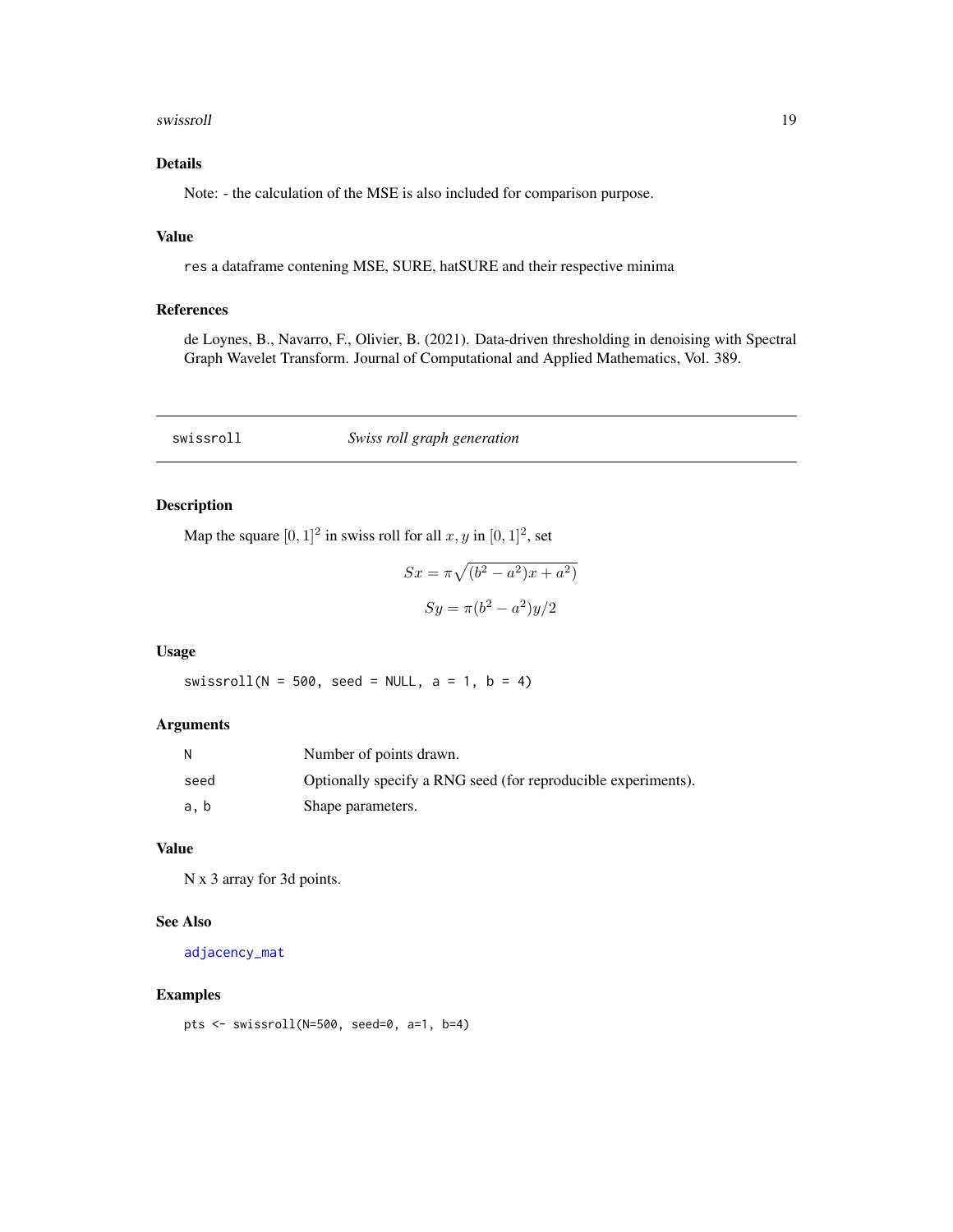<span id="page-19-1"></span><span id="page-19-0"></span>

Compute the synthesis operator for coefficient coeff.

## Usage

synthesis(coeff, tf)

## Arguments

| coeff | Transform coefficients. |
|-------|-------------------------|
| t.f   | Frame coefficients.     |

## Value

y Synthesis signal.

## See Also

[analysis](#page-2-1), [tight\\_frame](#page-19-2)

<span id="page-19-2"></span>tight\_frame *Tight-frame computation.*

## Description

Constructs tight-frame.

## Usage

```
tight_frame(evalues, evectors, b = 2)
```

| evalues  | Eigenvalues of the Laplacian matrix.         |
|----------|----------------------------------------------|
| evectors | Eigenvectors of the Laplacian matrix.        |
| h        | Parameter that control the number of scales. |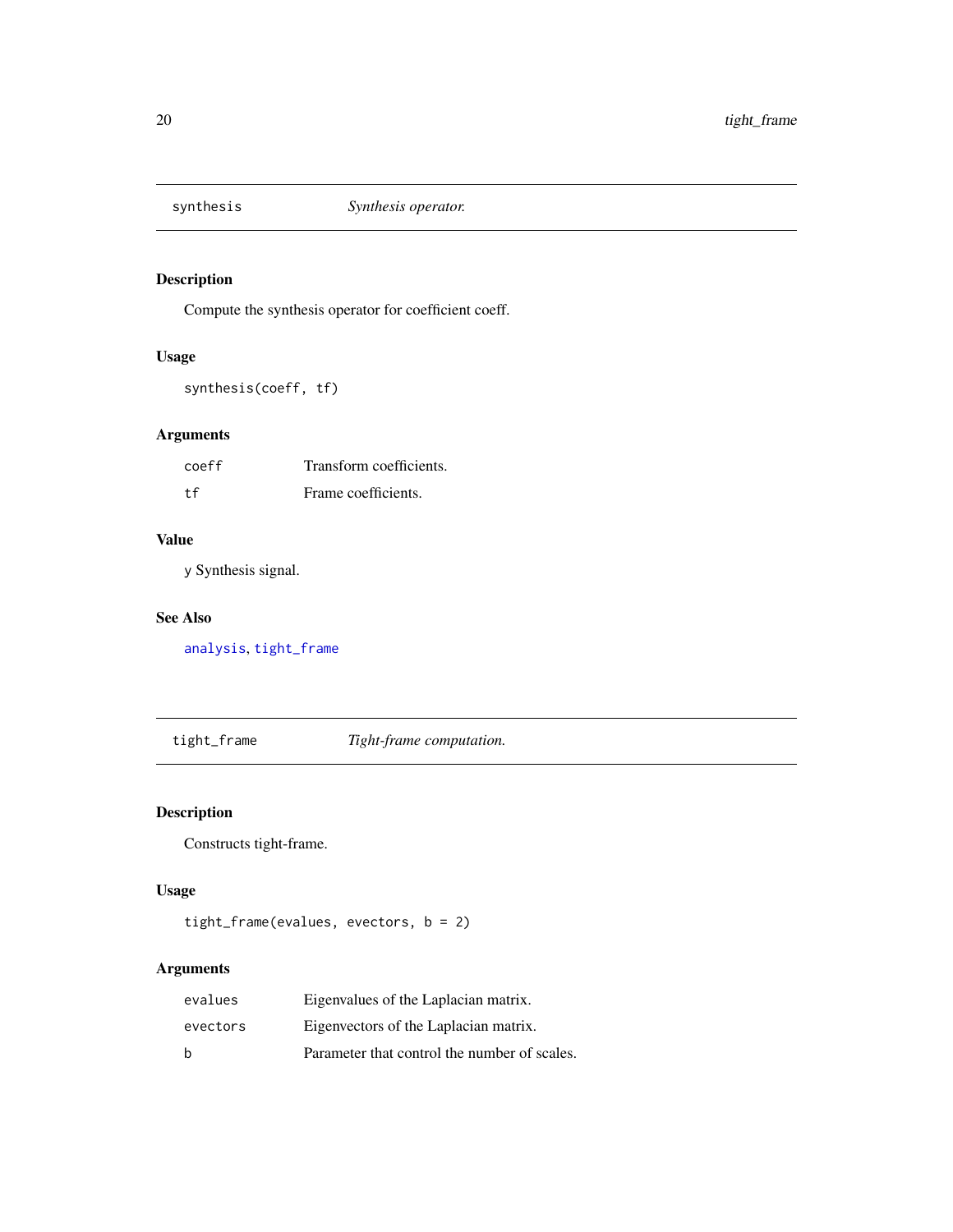#### <span id="page-20-0"></span>zetav 21

#### References

Coulhon, T., Kerkyacharian, G., & Petrushev, P. (2012). Heat kernel generated frames in the setting of Dirichlet spaces. Journal of Fourier Analysis and Applications, 18(5), 995-1066.

Göbel, F., Blanchard, G., von Luxburg, U. (2018). Construction of tight frames on graphs and application to denoising. In Handbook of Big Data Analytics (pp. 503-522). Springer, Cham.

de Loynes, B., Navarro, F., Olivier, B. (2021). Data-driven thresholding in denoising with Spectral Graph Wavelet Transform. Journal of Computational and Applied Mathematics, Vol. 389.

zetav *Evaluates tight-frame kernel functions*

## **Description**

Evaluates kernel associated with the particular (Littlewood-Paley type) tight-frame construction, based on a unity partition, proposed in the reference papers.

#### Usage

zetav(x, k, b)

#### Arguments

| X | Support to evaluate the kernel (vector).              |
|---|-------------------------------------------------------|
| k | Scale index (scalar).                                 |
| h | Parameter that control the number of scales (scalar). |

#### References

Coulhon, T., Kerkyacharian, G., & Petrushev, P. (2012). Heat kernel generated frames in the setting of Dirichlet spaces. Journal of Fourier Analysis and Applications, 18(5), 995-1066.

Göbel, F., Blanchard, G., von Luxburg, U. (2018). Construction of tight frames on graphs and application to denoising. In Handbook of Big Data Analytics (pp. 503-522). Springer, Cham.

de Loynes, B., Navarro, F., Olivier, B. (2021). Data-driven thresholding in denoising with Spectral Graph Wavelet Transform. Journal of Computational and Applied Mathematics, Vol. 389.